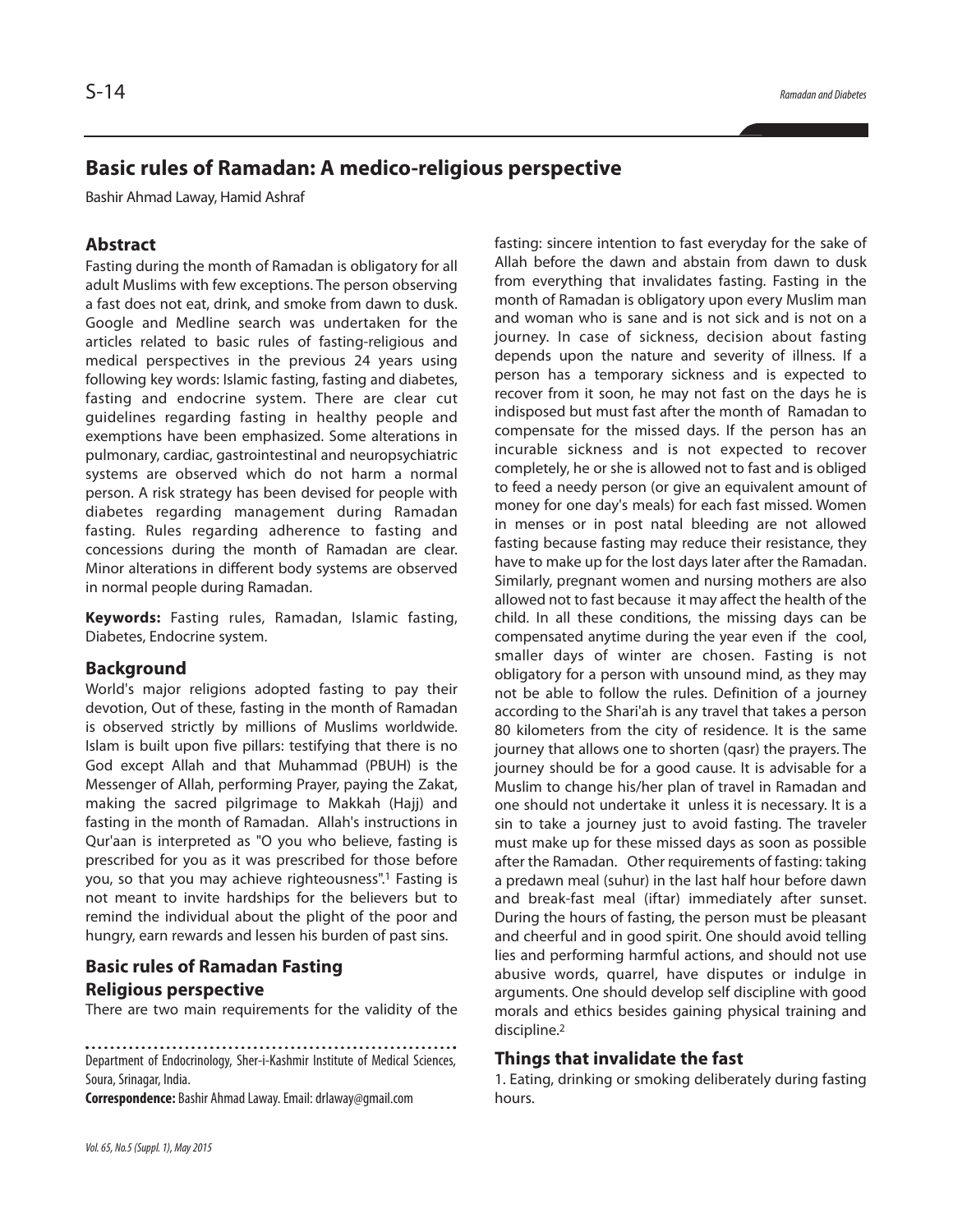3. Ejaculation because of sexual excitement from kissing or hugging.

4. Deliberately causing one to vomit.

5. Beginning of menstruation or post childbirth bleeding even in the last moment before sunset.

## **Things that do not invalidate fast**

1. Taking a bath or shower or swimming.

2. Using perfume, contact lens or use of eye drops.

3. Taking injections or having a blood test.

4. Rinsing the mouth, use of miswak or tooth brush and paste.

5. Having a wet dream (to have a bath later).

6. Kissing between husband and wife, but one should try to avoid it so that one may not do anything further that is forbidden.

## **Medical perspectives**

# **Effects of fasting on body systems in normal people**

### **Metabolic effects**

In recent times many authors have studied the effects of fasting on body metabolism in normal people. Weight loss of 1-4 kg has been reported in normal weight people, obese people lose more weight, and no weight loss has been reported in undernourished people. In some studies some weight gain is reported because of intake of excessive carbohydrates and fats. <sup>3</sup> Alterations in lipid concentrations may follow changes in the body weight. Most of the studies have demonstrated decrease in the levels of total cholesterol and low density lipoprotein (LDL) cholesterol in addition to increase in high density lipoprotein (HDL) cholesterol levels. Some studies have revealed increase in cholesterol and LDL levels because of decrease in weight. 4

## **Hormone alterations**

Alteration in morning and midnight cortisol has been described in people during the month of Ramadan. There is a reversal of morning/midnight cortisol levels. The increase in evening than morning cortisol occurs at around 3-4 weeks and returns to pre Ramadan pattern 6 weeks after. The reversal in cortisol circadian rhythm is due to alteration in sleep wake cycle. Despite changes in biological process of the body caused by changes in meal time, sleeping pattern, there is no major change in concentration

of pituitary, thyroid, sex hormone levels while fasting in the month of Ramadan. 5,6 It is believed that the length of fasting during Ramadan is not sufficient to cause any major alternations in pituitary thyroid axis or peripheral conversion of T4. <sup>3</sup> Patients with diabetes insipidus and adrenal insufficiency need to be cautious because dehydration may have adverse impact on the body.

## **Heart, lung, liver and kidney**

Blood pressure and heart rate usually remain normal during Ramadan fasting and no increased incidence of myocardial infarction, unstable angina and stroke during fasting is reported. People with unstable heart failure on high doses of diuretics are predisposed to dehydration and its complications. People who had an acute myocardial infarction, unstable angina or a cardiac surgery should postpone fasting. <sup>7</sup> In healthy individuals, fasting does not affect the lung function; however dryness of respiratory tract might result in exacerbation of bronchospasm. People with a stable lung disease maintained on once or twice daily inhalers can be advised to fast, however people with unstable chronic lung disease are advised against fasting. <sup>8</sup> Even though complications of peptic ulcers have been reported in fasting patients, use of proton pump inhibitor in such patients results in equal rate of healing with no adverse consequences. <sup>9</sup> Thus patients with complicated duodenal ulcer may be advised to skip their fast and, asymptomatic patients may try fasting, and can take H2 blocker, or a proton pump inhibitor at Iftar and Suhur, if hyperacidity remains a problem.

There is some increase in serum bilirubin level in the first 10 days and usually comes to normal range in the last 10 days of fasting. The rise and fall in serum bilirubin correlates with fall and rise in blood glucose. No major changes in serum ALT, AST, protein and albumin concentrations occurred during Ramadan. <sup>9</sup> Fasting can be observed safely in people with liver disease however, people with cirrhosis and active liver disease should avoid it. Interestingly, fasting may benefit patients with spastic colon. No changes in the metabolites like urea, creatinine and electrolytes as sodium and potassium have been reported, however some rise in uric acid may occur because of its decreased excretion. No increase in incidence of nephrolithiasis has been reported in normal people with fasting. People with chronic renal disease should be advised not to fast because of risk of hyperkalaemia. 10

#### **Neuropsychiatric effects**

No changes in EEG have been reported, even in extended starvation. Daytime sleepiness is found to be significantly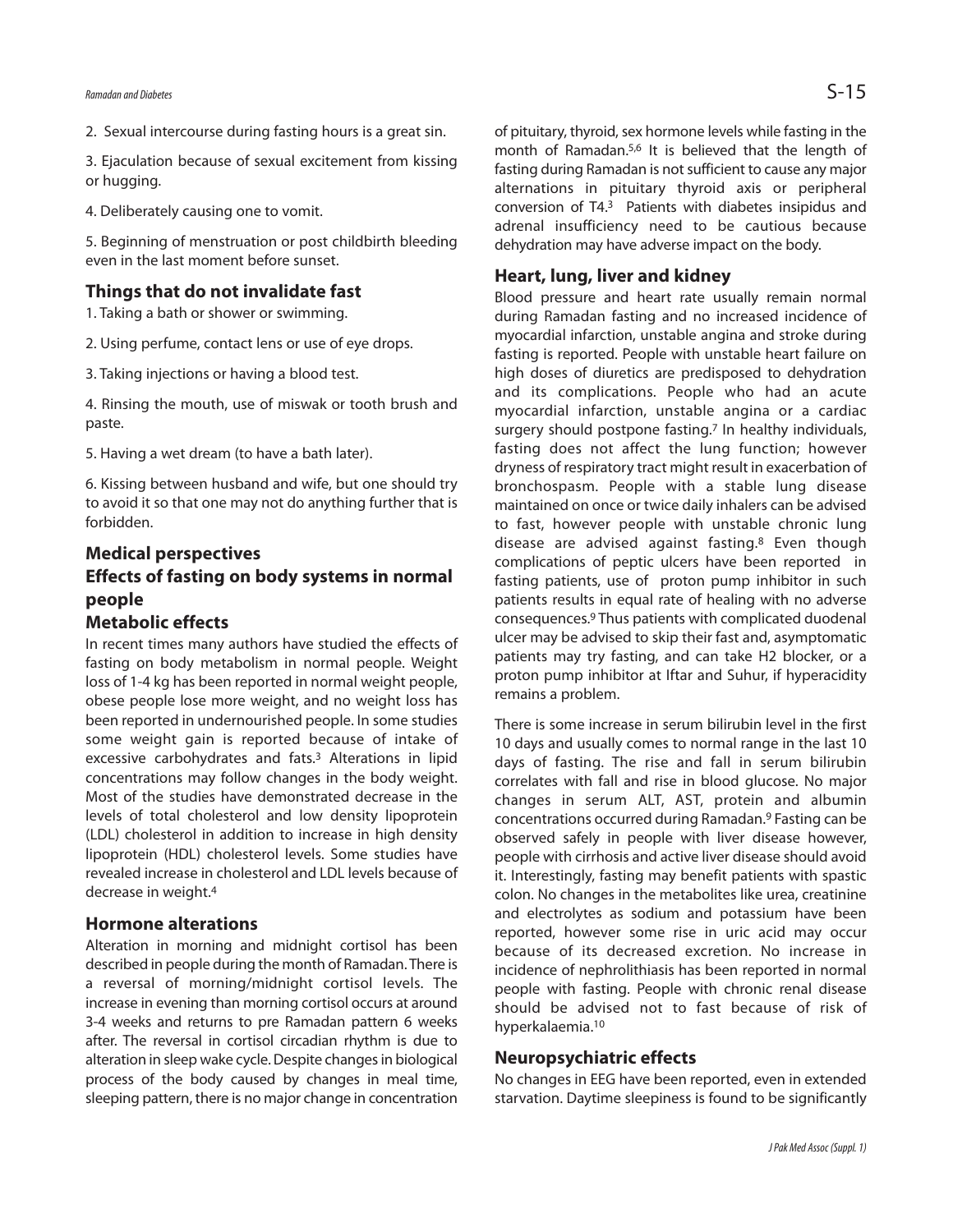increased. Subjective attentiveness and mood is depressed during daytime and it is increased at 23 hours during Ramadan fasting. Headaches have been reported to be significantly increased in those people who are prone and the most important exogenous factor was caffeine withdrawal. One study has shown significantly lower suicide rates during Ramadan.<sup>11</sup> Some of the alteration in various metabolic parametres and organs are summarized in Table-1.

# **Diabetes and Fasting**

During fasting, as the glucose levels falls, there is reduction in secretion of insulin and concurrent rise in the levels of glucagon and catecholamines, resulting in the breakdown of glycogen, and at the same time gluconeogenesis starts. <sup>12</sup> If fasting is prolonged for several hours, glycogen stores are depleted and there is release of fatty-acids from adipocytes. Oxidation of fatty acids leads to formation of ketones which can be used as an energy source by many tissues. The evolution from the fed state to starvation occurs in three stages: 1) the postabsorptive phase, 6-24 hours after initiation of fasting 2) the gluconeogenic phase, from 2-10 days of fasting 3) the protein conservation phase, beyond 10

**Table-1:** Metabolic and organ system changes in normal people during Ramadan.

| <b>Parameter</b> | <b>Changes during Fasting</b>                                     |  |  |
|------------------|-------------------------------------------------------------------|--|--|
|                  |                                                                   |  |  |
| Carbohydrates    | Glycogenolysis, gluconeogenesis                                   |  |  |
| Lipids           | Depends upon change in weight                                     |  |  |
| Weight           | Decreased or no change                                            |  |  |
| Liver            | Some increase in indirect bilirubin followed by fall              |  |  |
| Kidney           | Rise in uric acid                                                 |  |  |
| Endocrine glands | 1. Decrease in total T4 because of alterations in protein binding |  |  |
|                  | 2. The reversal in cortisol circadian rhythm,                     |  |  |
|                  | 3. Decrease in total calcium initially followed by minor increase |  |  |
| Neuropsychiatric | More frequent headaches                                           |  |  |
| Heart, Lung, gut | No significant changes seen                                       |  |  |

days of fasting. 13

Fasting in Ramadan seldom exceeds 18 hours, the variability of the duration of every phase may lead to different physiological responses to fasting. Fasting usually follow a bulky meal taken before dawn (Suhur), the stored glycogen, along with gluconeogenesis, maintain serum glucose within normal limits. However, there may be minor inter-individual variation in serum glucose because of different food habits and individual variations in the mechanisms of energy regulation. 4

The recent collaboration between the Islamic Fiqh Academy and the Islamic Organization of Medical Sciences produced a comprehensive guideline for patients with diabetes and categorized people with diabetes into 4 groups depending on their risk (Table-2). Patients falling in category 1 and 2 are advised not to fast and people in category 3 and 4 can continue to fast.1

### **Ramadan: An opportunity for better lifestyle**

As discussed, that weight loss occurs during Ramadan which if maintained can be beneficial to patients, so they should be encouraged to maintain it, especially if the patient is suffering from metabolic syndrome, diabetes, hypertension and obesity. A person who smokes, should be encouraged to stop smoking. He can be motivated by the fact that if he could not smoke during the fasting period then he could easily abstain later also. Physician's advice and management has to be individualized and people with diabetes encouraged to seek medical advice before the advent of Ramadan to adjust their medications, if necessary. Fasting does not apply to Muslims whose health is at risk. The Qur'an states that fasting during illness should be avoided. The physicians taking care of people with diabetes should be updated with the guidelines for good management during fasting in Ramadan.

Table-2: Risk stratification of patients with diabetes who seek an advice regarding fasting during Ramadan.

| Category 1                                        | Category 2                                          | <b>Category 3</b>              | Category 4                    |
|---------------------------------------------------|-----------------------------------------------------|--------------------------------|-------------------------------|
| Very high risk of serious complications           | <b>High risk of complications</b>                   | <b>Medium risk</b>             | Low risk                      |
| 1. All type 1 diabetes                            | 1. Poor glycaemic control (HbA1C > 10%)             | Diabetes with stable situation | Stable diabetes controlled on |
| 2. Diabetic ketoacidosis,                         | 2. Renal impairment                                 | and controlled by drugs like   | diet and non insulin          |
| 3. Frequent hyperglycaemia in last 3 months       | 3. Macrovascular disease                            | insulin secretagogues like     | secretagogues like metformin, |
| 4. Severe hypoglycaemia or hypoglycaemic          | 4. People living alone and are treated with insulin | sulphonylureas                 | glitazones, DPP4 inhibitors   |
| unawareness in previous 3 months                  | injections or secretagogues                         |                                |                               |
| 5. Diabetes with severe acute illness             | 5. Patients suffering from conditions that add an   |                                |                               |
| 6. Complicated diabetes on renal dialysis         | additional risk                                     |                                |                               |
| 7. Diabetes and pregnancy                         | 6. Elderly people with other diseases               |                                |                               |
| 8. Diabetes patients who are obliged to take hard | 7. Patients receiving treatment that interfere with |                                |                               |
| types of physical labour                          | their cognitive function                            |                                |                               |